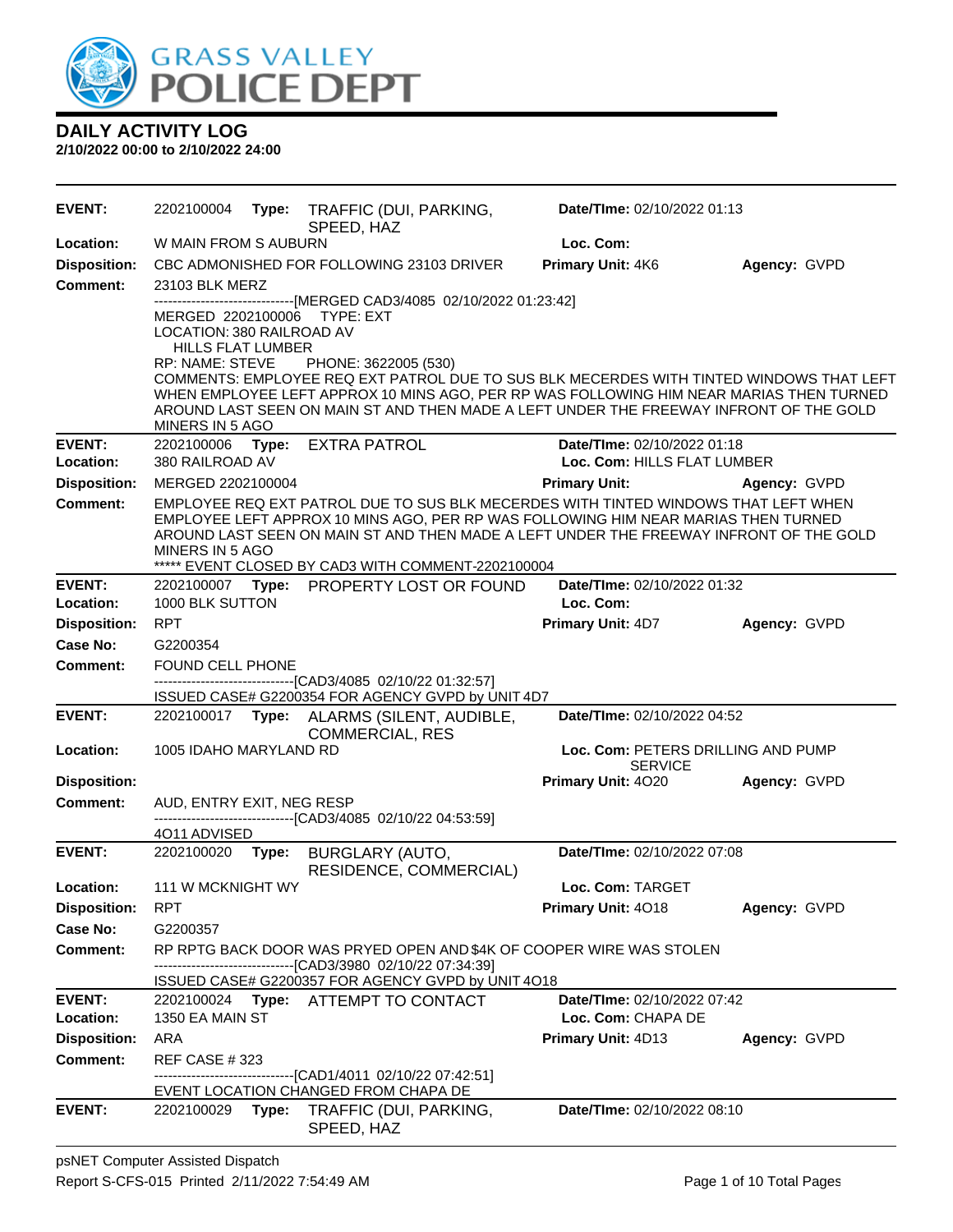

| Location:                  | SCANDLING AV/IDAHO MARYLAND RD                                                                                                                                                               |                                                                                                                                                                                              |                                                             | Loc. Com: BEHIND RPS BUSINESS                                   |              |  |  |
|----------------------------|----------------------------------------------------------------------------------------------------------------------------------------------------------------------------------------------|----------------------------------------------------------------------------------------------------------------------------------------------------------------------------------------------|-------------------------------------------------------------|-----------------------------------------------------------------|--------------|--|--|
| <b>Disposition:</b>        | RPT VEH ON THE HOOK                                                                                                                                                                          |                                                                                                                                                                                              |                                                             | <b>Primary Unit: 4018</b>                                       | Agency: GVPD |  |  |
| Case No:                   | G2200358                                                                                                                                                                                     |                                                                                                                                                                                              |                                                             |                                                                 |              |  |  |
| Comment:                   | RP RPTG BLU CHEVY 1500 BLOCKING THE RW UNOCCUPIED, UNK HOW LONG IT HAS BEEN THERE, RP<br>DOES NOT HAVE A LP                                                                                  |                                                                                                                                                                                              |                                                             |                                                                 |              |  |  |
|                            | --------------------------------[CAD3/3980 02/10/22 09:01:16]<br>ISSUED CASE# G2200358 FOR AGENCY GVPD by UNIT 4O18                                                                          |                                                                                                                                                                                              |                                                             |                                                                 |              |  |  |
|                            | ------------------------------[CAD1/4011 02/10/22 09:01:52]<br>TOW ASSIGNED-KILROYS, 800 E MAIN ST, GRASS VALLEY, 5302733495,<br>------------------------------[CAD1/4011 02/10/22 09:02:05] |                                                                                                                                                                                              |                                                             |                                                                 |              |  |  |
|                            | <b>KILROYS IN ROUTE</b>                                                                                                                                                                      |                                                                                                                                                                                              | ------------------------------[CAD3/3980_02/10/22 09:19:26] |                                                                 |              |  |  |
|                            | FCN/3702204101602                                                                                                                                                                            |                                                                                                                                                                                              |                                                             |                                                                 |              |  |  |
| <b>EVENT:</b>              | 2202100031                                                                                                                                                                                   |                                                                                                                                                                                              | Type: 911 UNKNOWN<br>(HANGUPS, ABAN'S)                      | Date/TIme: 02/10/2022 08:18                                     |              |  |  |
| Location:                  | 275 DORSEY DR # 21                                                                                                                                                                           |                                                                                                                                                                                              |                                                             | Loc. Com: GRASS VALLEY TERRACE<br>APARTMENTS                    |              |  |  |
| <b>Disposition:</b>        | <b>HBD</b>                                                                                                                                                                                   |                                                                                                                                                                                              |                                                             | <b>Primary Unit:</b>                                            | Agency: GVPD |  |  |
| <b>Comment:</b>            | 911 ABAN                                                                                                                                                                                     |                                                                                                                                                                                              |                                                             |                                                                 |              |  |  |
|                            |                                                                                                                                                                                              | --------------------------------[CAD3/3980_02/10/22_08:19:13]<br>EVENT LOCATION CHANGED FROM LAT:39.21920100 LONG: -121.052352 GRASS VALLEY<br>----------------[CAD3/3980 02/10/22 08:19:20] |                                                             |                                                                 |              |  |  |
|                            | C4 ON CB<br>***** EVENT CLOSED BY CAD3                                                                                                                                                       |                                                                                                                                                                                              |                                                             |                                                                 |              |  |  |
| <b>EVENT:</b>              |                                                                                                                                                                                              |                                                                                                                                                                                              | 2202100038 Type: VEHICLE STOP                               | Date/TIme: 02/10/2022 08:56                                     |              |  |  |
| Location:                  | UNION SQUARE LOT                                                                                                                                                                             |                                                                                                                                                                                              |                                                             | Loc. Com:                                                       |              |  |  |
| <b>Disposition:</b>        | WA                                                                                                                                                                                           |                                                                                                                                                                                              |                                                             | <b>Primary Unit: 403</b>                                        | Agency: GVPD |  |  |
| <b>Comment:</b>            | License: 6GBX951                                                                                                                                                                             |                                                                                                                                                                                              |                                                             |                                                                 |              |  |  |
| <b>EVENT:</b>              |                                                                                                                                                                                              |                                                                                                                                                                                              | 2202100040 Type: COMMUNITY POLICING<br><b>ACTION</b>        | Date/TIme: 02/10/2022 08:58                                     |              |  |  |
| Location:                  | 300 BLK S CHURCH ST.                                                                                                                                                                         |                                                                                                                                                                                              |                                                             | Loc. Com:                                                       |              |  |  |
| <b>Disposition:</b>        | <b>CBC</b>                                                                                                                                                                                   |                                                                                                                                                                                              |                                                             | Primary Unit: 402                                               | Agency: GVPD |  |  |
| Comment:                   | <b>GRAFFITI REMOVAL</b>                                                                                                                                                                      |                                                                                                                                                                                              | ------------------------------[4O2/MDT 02/10/22 08:58]      |                                                                 |              |  |  |
| <b>EVENT:</b>              | 2202100045                                                                                                                                                                                   |                                                                                                                                                                                              | Type: COMMUNITY POLICING<br><b>ACTION</b>                   | Date/TIme: 02/10/2022 09:19                                     |              |  |  |
| Location:                  | S CHURCH AT WALSH ST                                                                                                                                                                         |                                                                                                                                                                                              |                                                             | Loc. Com:                                                       |              |  |  |
| <b>Disposition:</b>        | <b>CBC</b>                                                                                                                                                                                   |                                                                                                                                                                                              |                                                             | <b>Primary Unit: 402</b>                                        | Agency: GVPD |  |  |
| <b>Comment:</b>            | <b>GRAFFITI REMOVAL.</b>                                                                                                                                                                     |                                                                                                                                                                                              |                                                             |                                                                 |              |  |  |
| <b>EVENT:</b><br>Location: | 2202100046<br>536 WHITING ST # 29                                                                                                                                                            | Type:                                                                                                                                                                                        | PRIVATE PARTY TOW REPORT                                    | Date/TIme: 02/10/2022 09:21<br>Loc. Com: CROWN POINT APARTMENTS |              |  |  |
| <b>Disposition:</b>        | <b>HBD</b>                                                                                                                                                                                   |                                                                                                                                                                                              |                                                             | <b>Primary Unit:</b>                                            | Agency: GVPD |  |  |
| <b>Comment:</b>            | <b>PRIVATE PARTY TOW</b>                                                                                                                                                                     |                                                                                                                                                                                              |                                                             |                                                                 |              |  |  |
|                            | VEH ENTERED FCN/3702204101779<br>***** EVENT CLOSED BY CAD3                                                                                                                                  |                                                                                                                                                                                              | ----------------[CAD1/4011_02/10/22_09:52:44]               |                                                                 |              |  |  |
| <b>EVENT:</b>              | 2202100048                                                                                                                                                                                   | Type:                                                                                                                                                                                        | <b>COMMUNITY POLICING</b><br><b>ACTION</b>                  | Date/TIme: 02/10/2022 09:22                                     |              |  |  |
| Location:                  | 660 MINNIE ST.                                                                                                                                                                               |                                                                                                                                                                                              |                                                             | Loc. Com:                                                       |              |  |  |
| <b>Disposition:</b>        | <b>CBC</b>                                                                                                                                                                                   |                                                                                                                                                                                              |                                                             | Primary Unit: 402                                               | Agency: GVPD |  |  |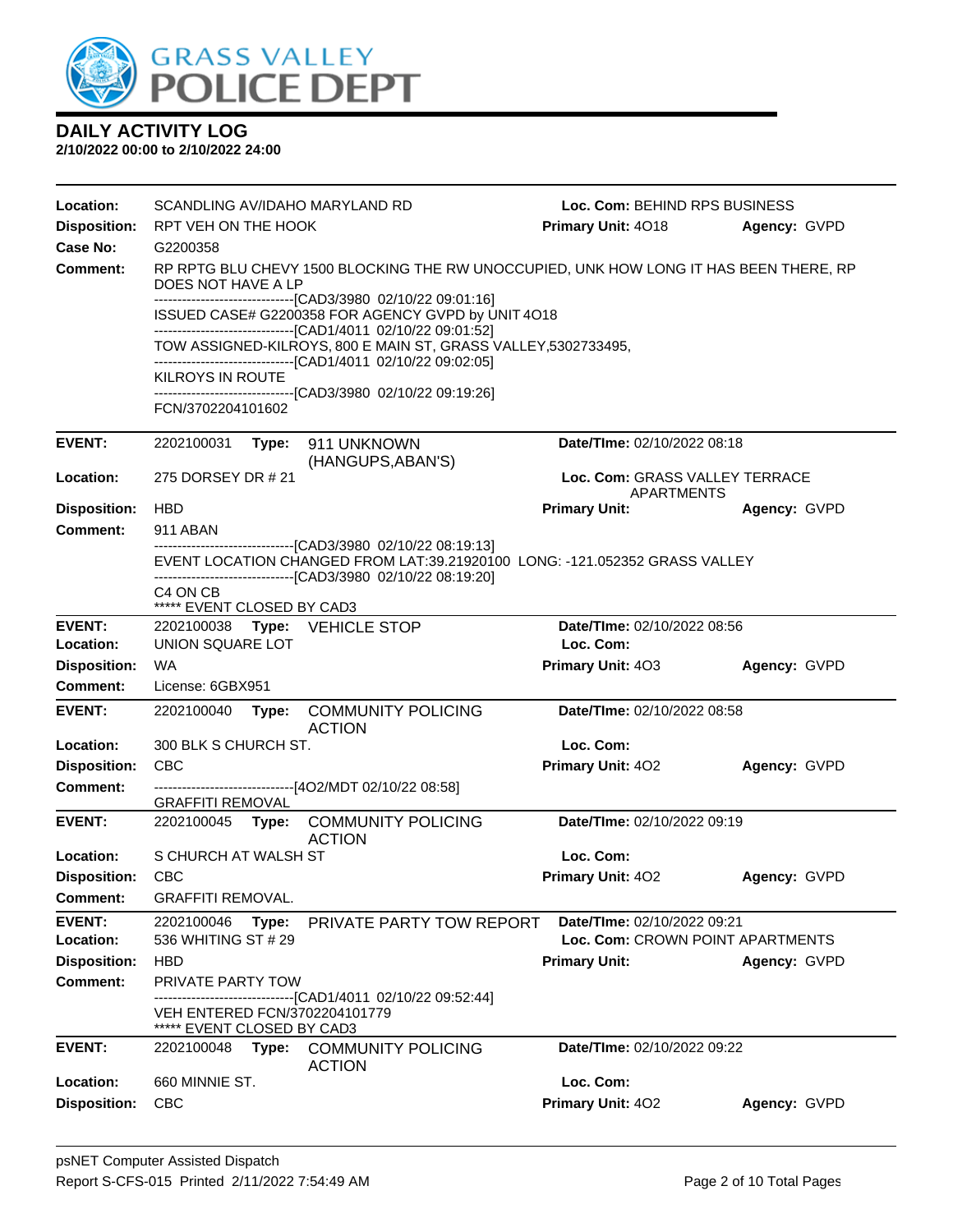

| Comment:            |                                     |       | ------------------------------[4O2/MDT 02/10/22 09:27]<br><b>GRAFFITI REMOVAL / SKATE PARK.</b> |                             |                                           |
|---------------------|-------------------------------------|-------|-------------------------------------------------------------------------------------------------|-----------------------------|-------------------------------------------|
| <b>EVENT:</b>       |                                     |       | 2202100052 Type: FOLLOWUP                                                                       | Date/TIme: 02/10/2022 09:36 |                                           |
| <b>Disposition:</b> | <b>CBC</b>                          |       |                                                                                                 | Primary Unit: 4018          | Agency: GVPD                              |
| <b>Comment:</b>     |                                     |       |                                                                                                 |                             |                                           |
| <b>EVENT:</b>       | 2202100053                          | Type: | ANIMALS (ABUSE, LOOSE,<br>FOUND, INJURED)                                                       | Date/TIme: 02/10/2022 09:43 |                                           |
| Location:           | <b>222 GREEN MOUNTAIN LP</b>        |       |                                                                                                 | Loc. Com:                   |                                           |
| <b>Disposition:</b> | <b>CBC</b>                          |       |                                                                                                 | Primary Unit: 4Z32          | Agency: GVPD                              |
| <b>Case No:</b>     | G2200360                            |       |                                                                                                 |                             |                                           |
| Comment:            |                                     |       | -------------------------------[CAD3/3980 02/10/22 10:01:37]                                    |                             |                                           |
|                     |                                     |       | ISSUED CASE# G2200360 FOR AGENCY GVPD by UNIT 4Z32                                              |                             |                                           |
|                     |                                     |       | -------------------------------[CAD3/3980 02/10/22 10:12:57]                                    |                             |                                           |
| <b>EVENT:</b>       |                                     |       | EVENT LOCATION CHANGED FROM 222 GREEN MOUNT LP<br>2202100054 Type: COMMUNITY POLICING           | Date/TIme: 02/10/2022 09:43 |                                           |
|                     |                                     |       | <b>ACTION</b>                                                                                   |                             |                                           |
| Location:           | 700 EA MAIN ST                      |       |                                                                                                 | Loc. Com:                   |                                           |
| <b>Disposition:</b> | <b>CBC</b>                          |       |                                                                                                 | Primary Unit: 402           | Agency: GVPD                              |
| <b>Comment:</b>     | <b>MOULE PAINT AND GLASS</b>        |       |                                                                                                 |                             |                                           |
|                     |                                     |       | -------------------------------[CAD1/4011 02/10/22 10:03:01]                                    |                             |                                           |
| <b>EVENT:</b>       |                                     |       | EVENT LOCATION CHANGED FROM 700 E MAIN ST.<br>2202100058 Type: TRESPASS                         | Date/TIme: 02/10/2022 09:56 |                                           |
| Location:           | 175 JOERSCHKE DR                    |       |                                                                                                 | Loc. Com: GOLD COUNTRY      |                                           |
| <b>Disposition:</b> |                                     |       | CBC SUBJ WAS ON DIFF PROPERTY/OWNER CTCD                                                        | Primary Unit: 401           | Agency: GVPD                              |
| <b>Comment:</b>     |                                     |       | RP RPTG TRANSIENT SUBJS SLEEPING ON THE PROPERTY. REQG THEY BE CITED                            |                             |                                           |
|                     |                                     |       |                                                                                                 |                             |                                           |
|                     |                                     |       |                                                                                                 |                             |                                           |
| <b>EVENT:</b>       | 2202100067                          |       | Type: ORDINANCES                                                                                | Date/TIme: 02/10/2022 10:28 |                                           |
| Location:           | 2032 NEVADA CITY HY                 |       | (COUNTY/MUNICIPAL)                                                                              |                             | Loc. Com: B C TRUE VALUE HARDWARE 530 723 |
|                     |                                     |       |                                                                                                 | 6105                        |                                           |
| <b>Disposition:</b> | UTL                                 |       |                                                                                                 | Primary Unit: 401           | Agency: GVPD                              |
| <b>Comment:</b>     |                                     |       | RP RPTG MALE SUBJ BEGGING ON THE CORNER. SU HAS HIS LEGS IN THE ROADWAY AND SEEMS "SPACED       |                             |                                           |
|                     | OUT"                                |       |                                                                                                 |                             |                                           |
|                     |                                     |       |                                                                                                 |                             |                                           |
| <b>EVENT:</b>       |                                     |       | TRANSIENT MALE, APPROX 25YO LSW DIRTY JEANS                                                     | Date/TIme: 02/10/2022 10:47 |                                           |
| Location:           | 2202100071 Type:<br>129 S AUBURN ST |       | PROPERTY LOST OR FOUND                                                                          |                             | Loc. Com: GRASS VALLEY POLICE DEPARTMENT  |
| <b>Disposition:</b> | RPT RPT TAKEN                       |       |                                                                                                 | Primary Unit: 4021          | Agency: GVPD                              |
| Case No:            | G2200361                            |       |                                                                                                 |                             |                                           |
| <b>Comment:</b>     |                                     |       | -------------------------------[CAD1/4011 02/10/22 10:47:29]                                    |                             |                                           |
|                     |                                     |       | ISSUED CASE# G2200361 FOR AGENCY GVPD by UNIT 4O21                                              |                             |                                           |
|                     |                                     |       | ------------------------------[CAD1/4011_02/10/22 10:47:41]                                     |                             |                                           |
| <b>EVENT:</b>       |                                     |       | EVENT LOCATION CHANGED FROM GVPD                                                                | Date/TIme: 02/10/2022 10:49 |                                           |
|                     |                                     |       | 2202100072 Type: 911 UNKNOWN<br>(HANGUPS, ABAN'S)                                               |                             |                                           |
| Location:           |                                     |       | LAT: 39.20056500 LONG: -121.056815                                                              | Loc. Com:                   |                                           |
| <b>Disposition:</b> | <b>HBD</b>                          |       |                                                                                                 | <b>Primary Unit:</b>        | Agency: GVPD                              |
| <b>Comment:</b>     |                                     |       | 911 ABAN, UNABLE TO CALL BACK 911 PREFIX.                                                       |                             |                                           |
|                     | ***** EVENT CLOSED BY CAD1          |       |                                                                                                 |                             |                                           |
| <b>EVENT:</b>       |                                     |       | 2202100074 Type: 911 UNKNOWN<br>(HANGUPS, ABAN'S)                                               | Date/TIme: 02/10/2022 11:04 |                                           |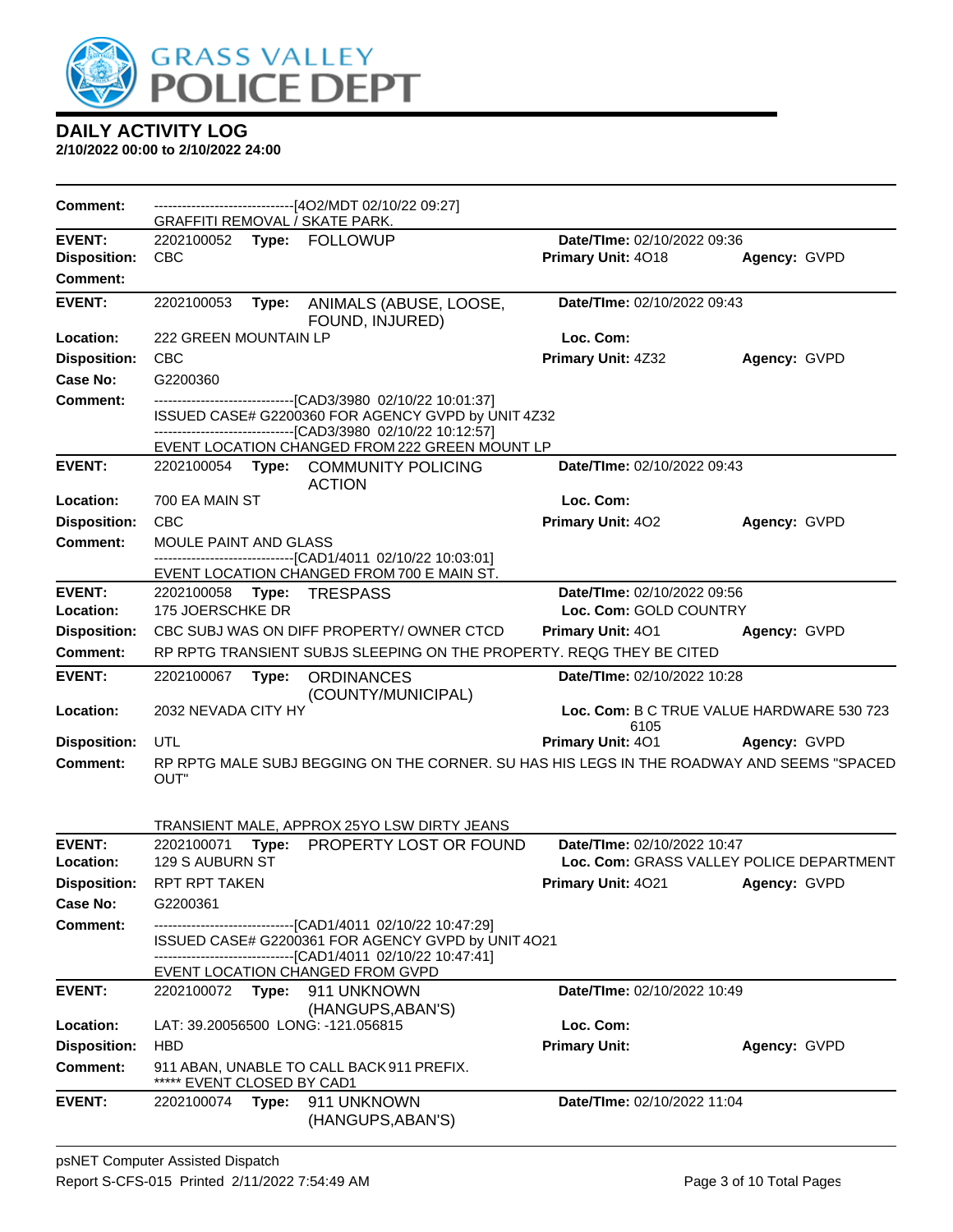

| Location:                              | 709 SUTTON WY                                                                                                        | Loc. Com: TRI COUNTIES BANK              |              |  |  |
|----------------------------------------|----------------------------------------------------------------------------------------------------------------------|------------------------------------------|--------------|--|--|
| <b>Disposition:</b>                    | CBC C4                                                                                                               | <b>Primary Unit: 401</b>                 | Agency: GVPD |  |  |
| Comment:                               | 911 ABAN                                                                                                             |                                          |              |  |  |
|                                        | ------------------------------[CAD1/4011 02/10/22 11:04:25]<br>STATIC ON CALL BACK                                   |                                          |              |  |  |
| <b>EVENT:</b>                          | 2202100076    Type: ALL OTHERS                                                                                       | Date/TIme: 02/10/2022 11:14              |              |  |  |
| Location:                              | 129 S AUBURN ST                                                                                                      | Loc. Com: GRASS VALLEY POLICE DEPARTMENT |              |  |  |
| <b>Disposition:</b>                    | <b>RPT RPT TAKEN</b>                                                                                                 | <b>Primary Unit: 4D13 Agency: GVPD</b>   |              |  |  |
| Case No:                               | G2200362                                                                                                             |                                          |              |  |  |
| <b>Comment:</b>                        | <b>CONFIDENTIAL</b>                                                                                                  |                                          |              |  |  |
|                                        | ---------------------------------[CAD1/4011 02/10/22 11:14:43]<br>ISSUED CASE# G2200362 FOR AGENCY GVPD by UNIT 4D13 |                                          |              |  |  |
|                                        | --------------------------------[CAD1/4011 02/10/22 11:14:54]                                                        |                                          |              |  |  |
|                                        | EVENT LOCATION CHANGED FROM GVPD                                                                                     |                                          |              |  |  |
| <b>EVENT:</b>                          | 2202100082 Type: WELFARE CHECK                                                                                       | Date/TIme: 02/10/2022 11:37              |              |  |  |
| Location:                              | 220 BANK ST                                                                                                          | Loc. Com: DOW ALEXANDER PARK             |              |  |  |
| <b>Disposition:</b><br><b>Comment:</b> | <b>CBC</b><br>911 MALE DOWN ON THE SIDEWALK, TRANSFER TO CALFIRE                                                     | <b>Primary Unit: 4K6</b>                 | Agency: GVPD |  |  |
|                                        | -------------------------------[CAD1/4011 02/10/22 12:20:17]                                                         |                                          |              |  |  |
|                                        | NO MED NEED PER 4K6                                                                                                  |                                          |              |  |  |
| <b>EVENT:</b>                          | 2202100088<br>Type: FOLLOWUP                                                                                         | Date/TIme: 02/10/2022 11:47              |              |  |  |
| Location:                              | 131 MILL ST                                                                                                          | Loc. Com:                                |              |  |  |
| <b>Disposition:</b>                    | <b>CBC</b>                                                                                                           | <b>Primary Unit: 4D13</b>                | Agency: GVPD |  |  |
| <b>Comment:</b>                        | RP REQG 10-21 FROM 4D13 FOR FU REF CASE # 323                                                                        |                                          |              |  |  |
|                                        | ------------------------------[4D13/MDT 02/10/22 11:57]                                                              |                                          |              |  |  |
| <b>EVENT:</b>                          | CONTACT MADE WITH THE SUBJECT.<br>2202100091 Type: 911 UNKNOWN                                                       | Date/TIme: 02/10/2022 11:56              |              |  |  |
|                                        | (HANGUPS, ABAN'S)                                                                                                    |                                          |              |  |  |
| Location:                              | 109 LIDSTER AV                                                                                                       | Loc. Com:                                |              |  |  |
| <b>Disposition:</b>                    | <b>HBD</b>                                                                                                           | <b>Primary Unit:</b>                     | Agency: GVPD |  |  |
| <b>Comment:</b>                        | 911 ACCIDENTAL, C4<br>***** EVENT CLOSED BY CAD1                                                                     |                                          |              |  |  |
| <b>EVENT:</b>                          | 2202100101 Type: SERVICE, CIVIL, SUBPOENA                                                                            | Date/TIme: 02/10/2022 12:38              |              |  |  |
| Location:                              | 435 HENDERSON ST #3                                                                                                  | Loc. Com:                                |              |  |  |
| <b>Disposition:</b>                    | GS GS                                                                                                                | <b>Primary Unit: 4K6</b>                 | Agency: GVPD |  |  |
| <b>Comment:</b>                        | -------------------------------[CAD1/4011 02/10/22 12:38:46]<br>EVENT LOCATION CHANGED FROM 435 HENDERSON 3          |                                          |              |  |  |
|                                        | ---------------------------------[CAD1/4011 02/10/22 13:00:57]                                                       |                                          |              |  |  |
|                                        | EPO                                                                                                                  |                                          |              |  |  |
| <b>EVENT:</b>                          | 2202100103<br>Type:<br>911 UNKNOWN                                                                                   | Date/TIme: 02/10/2022 12:40              |              |  |  |
|                                        | (HANGUPS, ABAN'S)                                                                                                    |                                          |              |  |  |
| Location:                              | 280 SIERRA COLLEGE DR                                                                                                | Loc. Com:                                |              |  |  |
| <b>Disposition:</b>                    | CBC C4                                                                                                               | Primary Unit: 401                        | Agency: GVPD |  |  |
| Comment:                               | 911 HANG UP<br>-------------------------[CAD3/3980_02/10/22 12:41:01]                                                |                                          |              |  |  |
|                                        | RINGS ONLY ON CB                                                                                                     |                                          |              |  |  |
| <b>EVENT:</b>                          | TRAFFIC (DUI, PARKING,<br>2202100105<br>Type:<br>SPEED, HAZ                                                          | Date/TIme: 02/10/2022 12:44              |              |  |  |
| Location:                              | 20 STATE/49/20 RAMP                                                                                                  | Loc. Com: WBO                            |              |  |  |
| <b>Disposition:</b>                    | HBD                                                                                                                  | <b>Primary Unit:</b>                     | Agency: GVPD |  |  |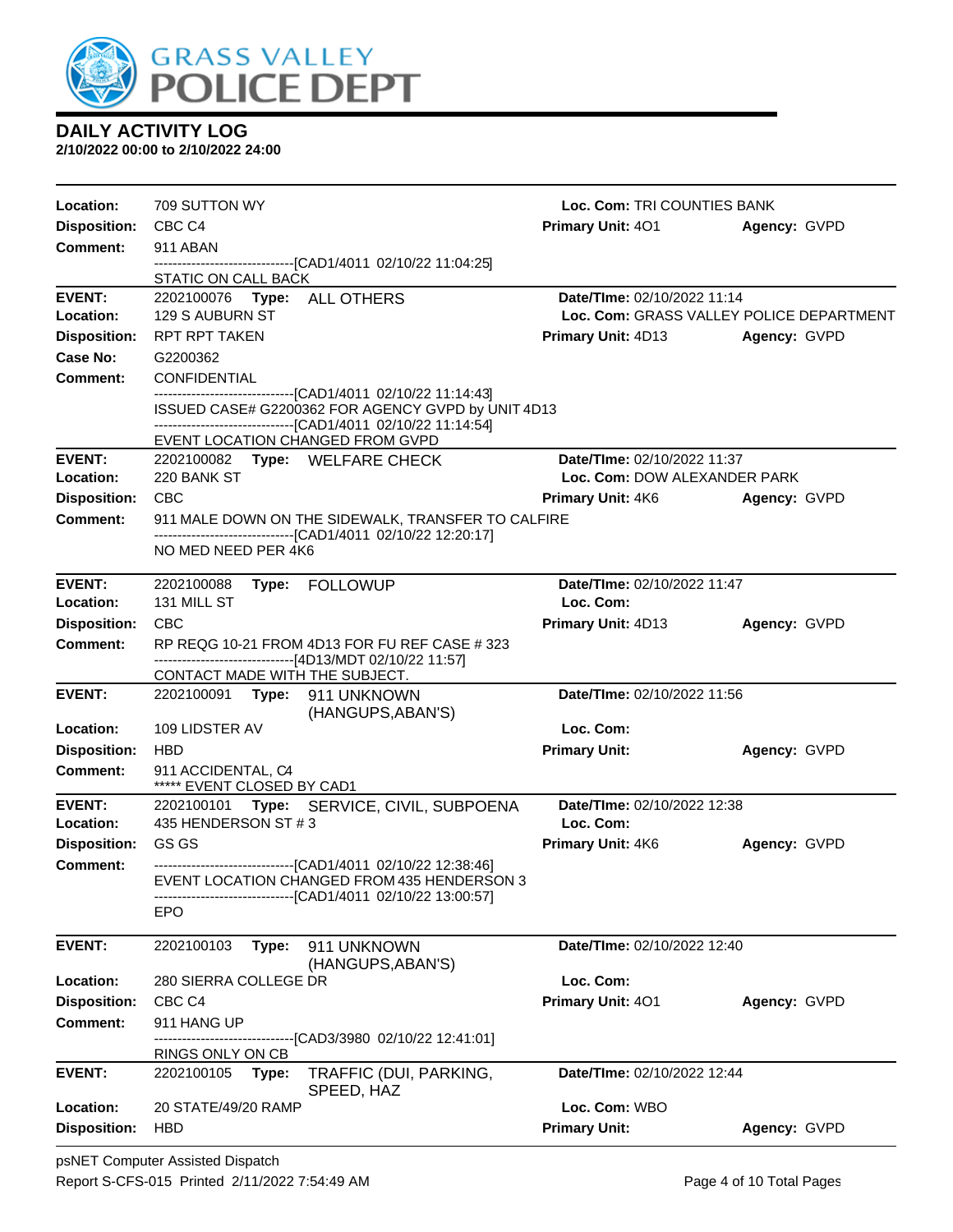

| <b>EVENT:</b><br>Date/TIme: 02/10/2022 12:51<br>2202100106<br>DISTURBANCE (NOISE,<br>Type:<br>MUSIC, VERBAL, BARKI<br>207 MILL ST<br>Location:<br>Loc. Com: GRASS VALLEY LIBRARY<br><b>RPT</b><br><b>Disposition:</b><br><b>Primary Unit: 402</b><br>Agency: GVPD |  |
|-------------------------------------------------------------------------------------------------------------------------------------------------------------------------------------------------------------------------------------------------------------------|--|
|                                                                                                                                                                                                                                                                   |  |
|                                                                                                                                                                                                                                                                   |  |
|                                                                                                                                                                                                                                                                   |  |
| Case No:<br>G2200363                                                                                                                                                                                                                                              |  |
| <b>Comment:</b><br>SU HARRASSING CONSTRUCTION WORKERS                                                                                                                                                                                                             |  |
| -------------------------------[CAD1/4011 02/10/22 12:51:56]<br>EVENT LOCATION CHANGED FROM LIBRARY                                                                                                                                                               |  |
| -------------------------------[CAD3/3980_02/10/22 12:53:43]                                                                                                                                                                                                      |  |
| 911 RPTG 415 AT MILL AND NEAL, RP THEN HUNG UP AFTER STATING JUST GET GVPD HERE<br>-------------------------------[CAD1/4011 02/10/22 13:26:25]                                                                                                                   |  |
| ISSUED CASE# G2200363 FOR AGENCY GVPD by UNIT 4O2                                                                                                                                                                                                                 |  |
| ------------------------------[4O2/MDT 02/10/22 13:34]                                                                                                                                                                                                            |  |
| CONTACT MADE WITH THE RP AND MR. COULTER. PER STATEMENT(S), A CASE WAS TAKEN FOR<br>HARASSMENT AND DISTURBING THE PEACE OF RP.                                                                                                                                    |  |
| <b>EVENT:</b><br>Date/TIme: 02/10/2022 13:01<br>2202100107 Type: PUBLIC RELATION CONTACT                                                                                                                                                                          |  |
| 614 WALSH ST<br>Loc. Com:<br>Location:                                                                                                                                                                                                                            |  |
| <b>Disposition:</b><br><b>Primary Unit: 4021</b><br>Agency: GVPD                                                                                                                                                                                                  |  |
| RP REQG 1021 TO BE INFORMED ON THE LAWS OF HER HAVING SEX WITH HER HUSBAND IN HER OWN<br><b>Comment:</b><br><b>BACKYARD</b>                                                                                                                                       |  |
| ----------------------------[4O24/MDT 02/10/22 13:27]                                                                                                                                                                                                             |  |
| CTC MADE W/ THE RP. INFO PROVIDED<br><b>CBC</b>                                                                                                                                                                                                                   |  |
| <b>EVENT:</b><br>2202100112<br>Date/TIme: 02/10/2022 13:35<br>PROPERTY LOST OR FOUND<br>Type:                                                                                                                                                                     |  |
| Location:<br>2032 NEVADA CITY HY<br>Loc. Com: B C TRUE VALUE HARDWARE 530 723                                                                                                                                                                                     |  |
| 6105<br>Primary Unit: 4K6<br>Agency: GVPD<br><b>Disposition:</b><br>CBC 98M                                                                                                                                                                                       |  |
| <b>Comment:</b><br>RP RPTG HIS LOST PHONE AND IT IS PLOTTING TO THE BUSINESS, RP REQG CTC.                                                                                                                                                                        |  |
| -------------------------------[4O24/MDT 02/10/22 13:57]<br>CTC MADE W/ RP WHO ADV HE LOST HIS BLACK GALAXY S20 WITH A BLACK OTTERBOX AT B&C. RP                                                                                                                  |  |
| STATES PHONE IS CURRENTLY PINGING AT B&C, HOWEVER EMPLOYEES THERE ADVISE THEY DO NOT                                                                                                                                                                              |  |
| HAVE IT. CTC MADE W/B&C WHO WERE ADV TO CTC GVPD IF THEY LOCATE THE PHONE                                                                                                                                                                                         |  |
| <b>CBC</b>                                                                                                                                                                                                                                                        |  |
| <b>EVENT:</b><br>2202100115<br>Date/TIme: 02/10/2022 13:40<br>Type:<br><b>SUSPICIOUS CIRCUMSTANCE</b><br>(VEHICLE, PERSON                                                                                                                                         |  |
| Location:<br>227 COLFAX AV<br>Loc. Com:                                                                                                                                                                                                                           |  |
| <b>Disposition:</b><br>CBC OUTREACH TEAM PICKING HIM UP<br>Primary Unit: 4S5<br>Agency: GVPD                                                                                                                                                                      |  |
| RP RPTG MALE SUBJ LAYING DOWN ON THE SIDEWALK ACROSS THE STREET<br><b>Comment:</b>                                                                                                                                                                                |  |
| <b>EVENT:</b><br>2202100118<br>Type:<br>Date/TIme: 02/10/2022 13:51<br>911 UNKNOWN<br>(HANGUPS, ABAN'S)                                                                                                                                                           |  |
| 18 JUAN WY<br>Loc. Com:<br>Location:                                                                                                                                                                                                                              |  |
| Primary Unit: 4018<br><b>Disposition:</b><br><b>CBC ACCIDENTAL</b><br>Agency: GVPD                                                                                                                                                                                |  |
| <b>Comment:</b><br>911 HANG UP                                                                                                                                                                                                                                    |  |
| ----------[CAD3/3980 02/10/22 13:51:51]<br>ON CB LINE DOES NOT RING AND UNABLE TO LV MSG                                                                                                                                                                          |  |
| <b>EVENT:</b><br>Date/TIme: 02/10/2022 14:12<br>2202100125<br>Type:<br>DISTURBANCE (NOISE,<br>MUSIC, VERBAL, BARKI                                                                                                                                                |  |
| Loc. Com:<br>Location:<br>246 ARCADIA DR                                                                                                                                                                                                                          |  |
| <b>Disposition:</b><br>CBC 1 PARTY WAS GOA<br>Primary Unit: 4018<br>Agency: GVPD                                                                                                                                                                                  |  |
| RP REQ'G CONTACT REF BEING HARASSED BY THE NEIGHBOR. RP REQ'G PERSONAL CONTACT.<br><b>Comment:</b>                                                                                                                                                                |  |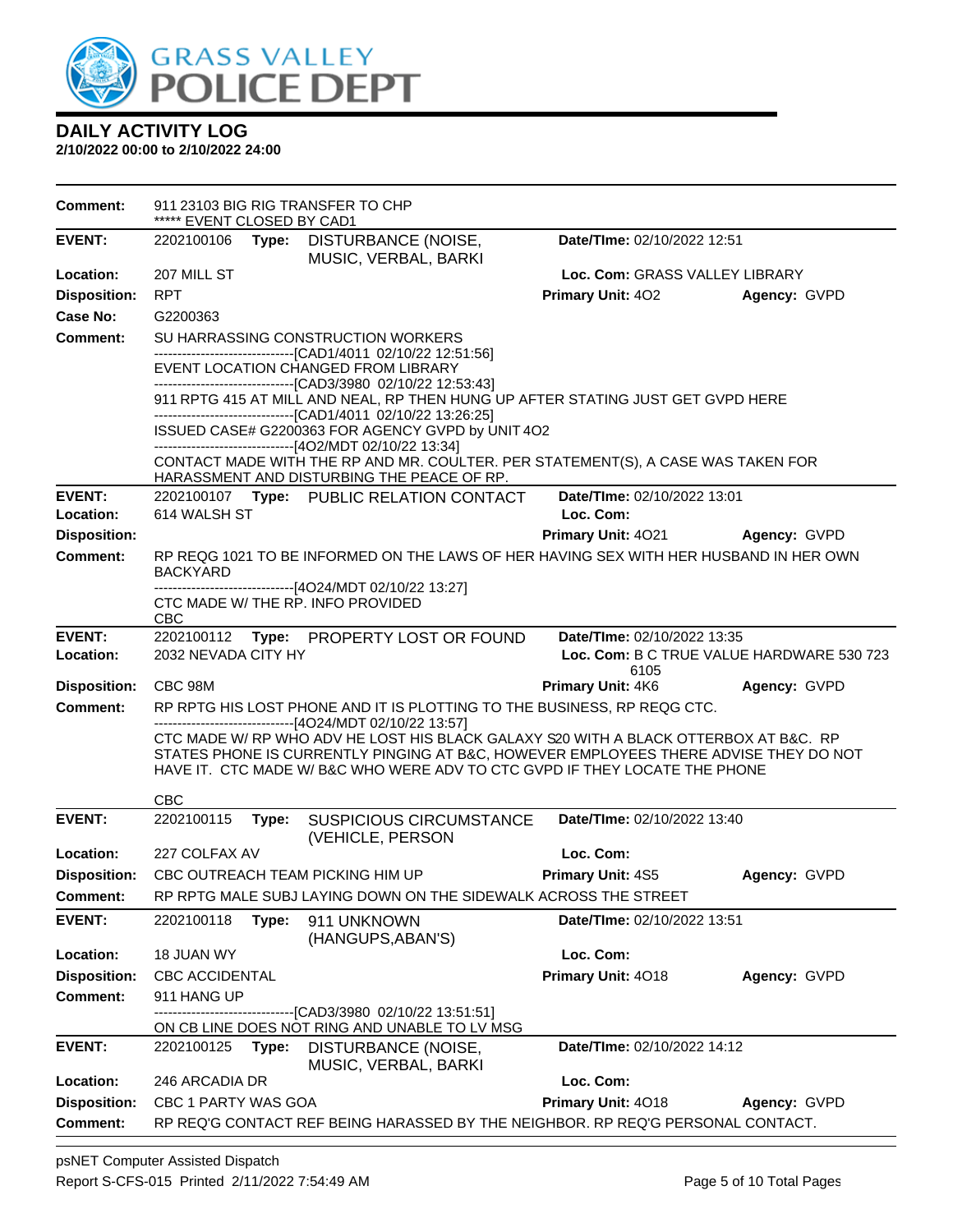

| <b>EVENT:</b>                    | 2202100128 Type:                     |       | FRAUD                                                                                                                                                                                                                                                            | Date/TIme: 02/10/2022 14:17         |                                          |  |
|----------------------------------|--------------------------------------|-------|------------------------------------------------------------------------------------------------------------------------------------------------------------------------------------------------------------------------------------------------------------------|-------------------------------------|------------------------------------------|--|
| Location:                        | 972 SUTTON WY                        |       |                                                                                                                                                                                                                                                                  | Loc. Com: BEST WESTERN 530 273 1393 |                                          |  |
| <b>Disposition:</b>              | <b>CBC</b>                           |       |                                                                                                                                                                                                                                                                  | Primary Unit: 4021                  | Agency: GVPD                             |  |
| <b>Comment:</b>                  |                                      |       | RP IS VI OF CRAIGS LIST FRAUD, REQG 10-21                                                                                                                                                                                                                        |                                     |                                          |  |
|                                  |                                      |       | ------------------------------[4O21/MDT 02/10/22 15:24]<br>RP SAID THEY WERE SCAMMED BY AN ONLINE CRAIGLIST AD TO RENT A HOME. THEY DIDNT PROVIDE<br>MONEY JUST INFO. RP ADVISED TO CALL CREDIT BUREAU                                                           |                                     |                                          |  |
| <b>EVENT:</b>                    | 2202100135                           | Type: | 911 UNKNOWN<br>(HANGUPS, ABAN'S)                                                                                                                                                                                                                                 | Date/TIme: 02/10/2022 14:44         |                                          |  |
| Location:                        |                                      |       | LAT: 39.20058600 LONG: -121.056772                                                                                                                                                                                                                               | Loc. Com:                           |                                          |  |
| <b>Disposition:</b>              | MERGED 2202100136                    |       |                                                                                                                                                                                                                                                                  | <b>Primary Unit:</b>                | Agency: GVPD                             |  |
| <b>Comment:</b>                  | 911 ABAN                             |       | ***** EVENT CLOSED BY CAD3 WITH COMMENT-2202100136                                                                                                                                                                                                               |                                     |                                          |  |
| <b>EVENT:</b>                    | 2202100141                           | Type: | DISTURBANCE (NOISE,<br>MUSIC, VERBAL, BARKI                                                                                                                                                                                                                      | Date/TIme: 02/10/2022 15:17         |                                          |  |
| Location:                        | 104 W MAIN ST                        |       |                                                                                                                                                                                                                                                                  | Loc. Com: FOGGY MOUNTAIN MUSIC      |                                          |  |
| <b>Disposition:</b>              | CBC MEDIATED, NEG BATTERY            |       |                                                                                                                                                                                                                                                                  | Primary Unit: 4018                  | Agency: GVPD                             |  |
| <b>Comment:</b>                  | FOR CONTACT.                         |       | RP RPT'G HBD SUBJ INSIDE THE STORE ASSAULTED HIM. RP IS LOCATED ACROSS THE STREET CURRENTLY                                                                                                                                                                      |                                     |                                          |  |
| <b>EVENT:</b>                    | 2202100144                           | Type: | PROPERTY LOST OR FOUND                                                                                                                                                                                                                                           | Date/TIme: 02/10/2022 15:26         |                                          |  |
| Location:                        | 129 S AUBURN ST                      |       |                                                                                                                                                                                                                                                                  |                                     | Loc. Com: GRASS VALLEY POLICE DEPARTMENT |  |
| <b>Disposition:</b>              | <b>CBC</b>                           |       |                                                                                                                                                                                                                                                                  | Primary Unit: 4021                  | Agency: GVPD                             |  |
| Case No:                         | G2200364                             |       |                                                                                                                                                                                                                                                                  |                                     |                                          |  |
| <b>Comment:</b>                  |                                      |       | RP IN THE LOBBY W/FOUND CREDIT CARD.                                                                                                                                                                                                                             |                                     |                                          |  |
|                                  |                                      |       | -------------------------------[CAD1/4011 02/10/22 15:36:20]<br>ISSUED CASE# G2200364-G2200364 FOR GVPD by UNIT 4O21                                                                                                                                             |                                     |                                          |  |
| <b>EVENT:</b>                    | 2202100145                           | Type: | <b>ORDINANCES</b>                                                                                                                                                                                                                                                | Date/TIme: 02/10/2022 15:28         |                                          |  |
| Location:                        | 791 MALTMAN DR                       |       | (COUNTY/MUNICIPAL)                                                                                                                                                                                                                                               | Loc. Com: WALKERS                   |                                          |  |
| <b>Disposition:</b>              | CBC SU MOVING RV                     |       |                                                                                                                                                                                                                                                                  | Primary Unit: 4018                  | Agency: GVPD                             |  |
| <b>Comment:</b>                  |                                      |       | RP RPT'G MOTORHOME HAS BEEN IN THE PARKING LOT FOR THE LAST 2 DAYS W/ SUSP ACTIVITY GOING<br>ON W/ IT. RP IS REQ'G POSS WELFARE CHECK AND HAVING THE SUBJ'S MOVE ALONG.                                                                                          |                                     |                                          |  |
| <b>EVENT:</b>                    | 2202100147 Type:                     |       | <b>COMMUNITY POLICING</b><br><b>ACTION</b>                                                                                                                                                                                                                       | Date/TIme: 02/10/2022 15:30         |                                          |  |
| Location:                        | <b>DOWNTOWN</b>                      |       |                                                                                                                                                                                                                                                                  | Loc. Com:                           |                                          |  |
| <b>Disposition:</b>              |                                      |       | ARA BOOKED 647F, 69PC, AND LOCAL WARRANT                                                                                                                                                                                                                         | Primary Unit: 402                   | Agency: GVPD                             |  |
| Case No:                         | G2200365                             |       |                                                                                                                                                                                                                                                                  |                                     |                                          |  |
| <b>Comment:</b>                  |                                      |       | --------------------------------[CAD1/4011_02/10/22_15:44:05]<br>ISSUED CASE# G2200365 FOR AGENCY GVPD by UNIT 4O2                                                                                                                                               |                                     |                                          |  |
|                                  |                                      |       | ---------------------------------[4O2/MDT 02/10/22 16:33]<br>CONTACT MADE WITH MALE SUBJECT DOWN TOWN WHO WAS INTOXICATED. MALE SUBJECT WAS<br>ARRESTED FOR 647(F)PC AND OTHER CRIMINAL CHARGES.<br>-------------------------------[CAD1/4011 02/10/22 16:41:00] |                                     |                                          |  |
|                                  |                                      |       | AR BOOKED 69PC, 647F, AND LOCAL WARRANT                                                                                                                                                                                                                          |                                     |                                          |  |
| <b>EVENT:</b>                    | 2202100148                           | Type: | ANIMALS (ABUSE, LOOSE,<br>FOUND, INJURED)                                                                                                                                                                                                                        | Date/TIme: 02/10/2022 15:41         |                                          |  |
| Location:<br><b>Disposition:</b> | 841 OLD TUNNEL RD # 23<br><b>CBC</b> |       |                                                                                                                                                                                                                                                                  | Loc. Com:<br>Primary Unit: 401      | Agency: GVPD                             |  |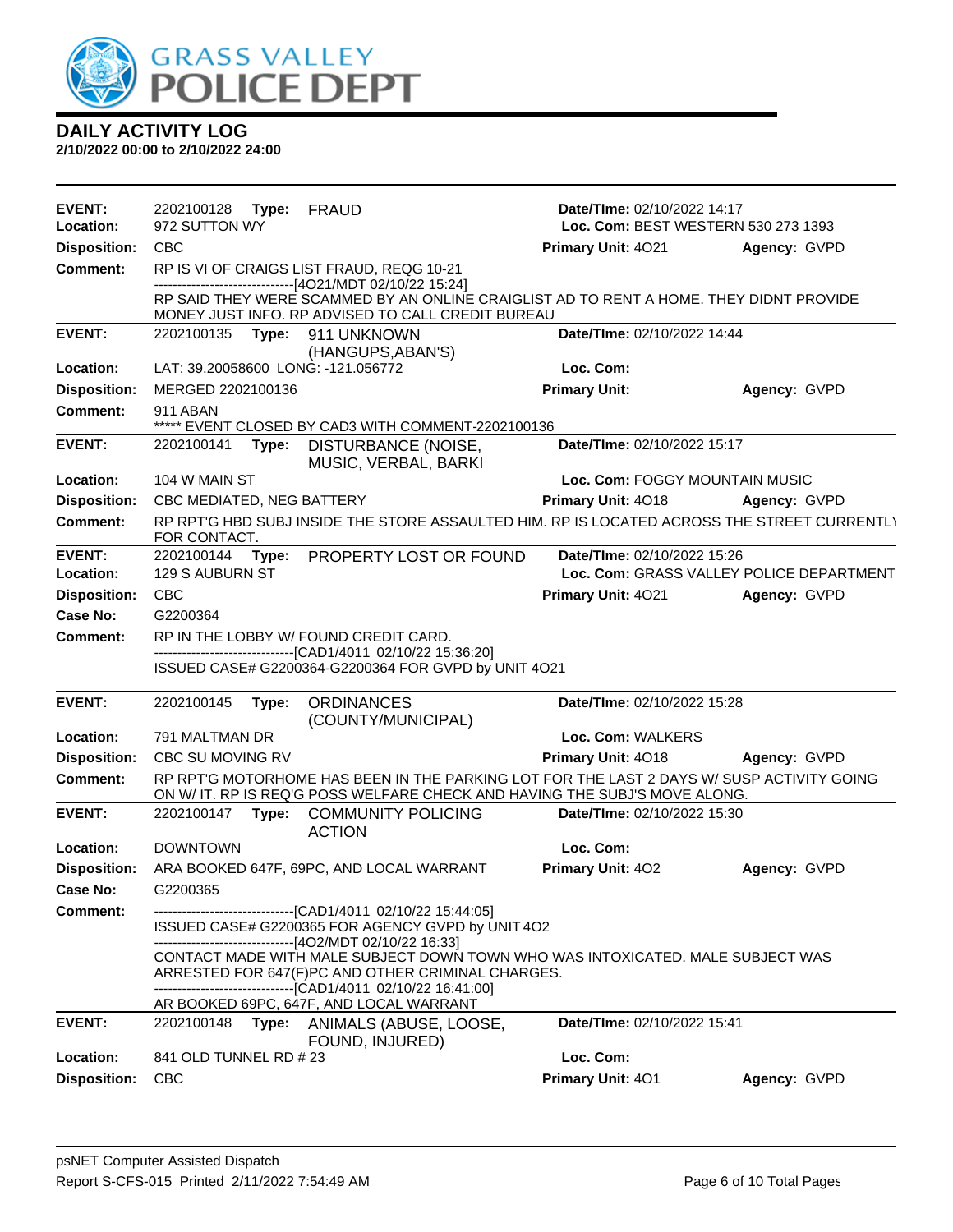

#### **2/10/2022 00:00 to 2/10/2022 24:00**

| <b>Comment:</b>     | RP REQ'G A 10-21 REF A CARE GIVER FOR HER DOG IS REFUSING TO BRING THE DOG TO THE RP'S<br>RESIDENCE. RP STATES THAT SHE ISN'T SURE OF HER RIGHTS BECAUSE SHE HAS ALLOWED THIS PERSON<br>TO CARE FOR DOG WHEN SHE HAS BEEN SICK.<br>--------------------------------[CAD3/3675 02/10/22 15:52:33] |       |                                                                                                                                              |                                                                     |                                       |
|---------------------|--------------------------------------------------------------------------------------------------------------------------------------------------------------------------------------------------------------------------------------------------------------------------------------------------|-------|----------------------------------------------------------------------------------------------------------------------------------------------|---------------------------------------------------------------------|---------------------------------------|
|                     |                                                                                                                                                                                                                                                                                                  |       | EVENT LOCATION CHANGED FROM 241 OLD TUNNEL RD 23 GV                                                                                          |                                                                     |                                       |
| <b>EVENT:</b>       |                                                                                                                                                                                                                                                                                                  |       | 2202100150 Type: TRAFFIC (DUI, PARKING,<br>SPEED, HAZ                                                                                        | Date/TIme: 02/10/2022 15:50                                         |                                       |
| Location:           | <b>BRUNSWICK RD/SUTTON WY</b>                                                                                                                                                                                                                                                                    |       |                                                                                                                                              | Loc. Com:                                                           |                                       |
| <b>Disposition:</b> | <b>HBD</b>                                                                                                                                                                                                                                                                                       |       |                                                                                                                                              | <b>Primary Unit:</b>                                                | Agency: GVPD                          |
| <b>Comment:</b>     |                                                                                                                                                                                                                                                                                                  |       | RP RPT'G A VEH SLAMMED ON THEIR BRAKES WHILE MERGING TO THE SINGLE LANE TRAVELING TOWARDS<br>IDAHO MARYLAND. RP RPT'D THAT THIS OCC'D TWICE. |                                                                     |                                       |
|                     |                                                                                                                                                                                                                                                                                                  |       | SUSP VEH WHI VOLKS JETTA 6UZS433 FEMALE DRIVER MALE PASS                                                                                     |                                                                     |                                       |
|                     | OCC'D W/IN THE LAST 10MIN                                                                                                                                                                                                                                                                        |       | -------------------------------[CAD1/4011 02/10/22 15:52:03]                                                                                 | RP NOT REQ'G A PHONE CALL RP IS JUST WANTING OFFICER'S TO BE AWARE. |                                       |
|                     | <b>VOICED</b>                                                                                                                                                                                                                                                                                    |       |                                                                                                                                              |                                                                     |                                       |
| <b>EVENT:</b>       | ***** EVENT CLOSED BY CAD1<br>2202100154                                                                                                                                                                                                                                                         | Type: | 911                                                                                                                                          | Date/TIme: 02/10/2022 16:22                                         |                                       |
|                     |                                                                                                                                                                                                                                                                                                  |       | UNKNOWN/HANGUPS, ABANS                                                                                                                       |                                                                     |                                       |
| Location:           | 1005 SUTTON WY                                                                                                                                                                                                                                                                                   |       |                                                                                                                                              | Loc. Com: CVS                                                       |                                       |
| <b>Disposition:</b> | <b>HBD</b>                                                                                                                                                                                                                                                                                       |       |                                                                                                                                              | <b>Primary Unit:</b>                                                | Agency: GVPD                          |
| Comment:            | 911 MISDIAL.                                                                                                                                                                                                                                                                                     |       |                                                                                                                                              |                                                                     |                                       |
| <b>EVENT:</b>       | Date/TIme: 02/10/2022 16:32<br>2202100158<br>Type:<br>ANIMALS (ABUSE, LOOSE,<br>FOUND, INJURED)                                                                                                                                                                                                  |       |                                                                                                                                              |                                                                     |                                       |
| Location:           | 554 WHITING ST                                                                                                                                                                                                                                                                                   |       |                                                                                                                                              | Loc. Com:                                                           |                                       |
| <b>Disposition:</b> | CBC                                                                                                                                                                                                                                                                                              |       |                                                                                                                                              | Primary Unit: 4Z32                                                  | Agency: GVPD                          |
| Comment:            |                                                                                                                                                                                                                                                                                                  |       | RP RPT'G INJURED CAT LOCATED IN HER YARD.                                                                                                    |                                                                     |                                       |
| <b>EVENT:</b>       | 2202100161                                                                                                                                                                                                                                                                                       |       | Type: PROPERTY LOST OR FOUND                                                                                                                 | Date/TIme: 02/10/2022 16:44                                         |                                       |
| Location:           | 925 MAIDU AV                                                                                                                                                                                                                                                                                     |       |                                                                                                                                              | Loc. Com: WBCF                                                      |                                       |
| <b>Disposition:</b> | <b>CBC</b>                                                                                                                                                                                                                                                                                       |       |                                                                                                                                              | Primary Unit: 4K6                                                   | Agency: GVPD                          |
| <b>Comment:</b>     | PICK UP PROPERTY FROM 10-15                                                                                                                                                                                                                                                                      |       | ---------------------[CAD1/4011_02/10/22_16:44:26]                                                                                           |                                                                     |                                       |
|                     |                                                                                                                                                                                                                                                                                                  |       | EVENT LOCATION CHANGED FROM WBCF                                                                                                             |                                                                     |                                       |
| <b>EVENT:</b>       | 2202100163                                                                                                                                                                                                                                                                                       | Type: | <b>SUSPICIOUS CIRCUMSTANCE</b><br>(VEHICLE, PERSON                                                                                           | Date/TIme: 02/10/2022 16:48                                         |                                       |
| Location:           | 155 JOERSCHKE DR                                                                                                                                                                                                                                                                                 |       |                                                                                                                                              | <b>SERVICE</b>                                                      | Loc. Com: DON ADAMS ANTENNA SATELLITE |
| <b>Disposition:</b> | <b>CBC</b>                                                                                                                                                                                                                                                                                       |       |                                                                                                                                              | Primary Unit: 401                                                   | Agency: GVPD                          |
| Comment:            |                                                                                                                                                                                                                                                                                                  |       | RP RPTG VEH PARKED OUT FRONT FOR APPROX30 MIN. SUBJS INSIDE APPEAR TO BE HUFFING PAINT.                                                      |                                                                     |                                       |
|                     | BLK LEXS SEDAN LP# 8ARG291                                                                                                                                                                                                                                                                       |       |                                                                                                                                              |                                                                     |                                       |
| <b>EVENT:</b>       | 2202100172                                                                                                                                                                                                                                                                                       | Type: | <b>RESTRAINING ORDERS (TRO,</b><br>OAH, CUSTODY, C                                                                                           | Date/TIme: 02/10/2022 17:32                                         |                                       |
| Location:           | 435 HENDERSON ST #3                                                                                                                                                                                                                                                                              |       |                                                                                                                                              | Loc. Com:                                                           |                                       |
| <b>Disposition:</b> | <b>RPT INFO</b>                                                                                                                                                                                                                                                                                  |       |                                                                                                                                              | Primary Unit: 4K6                                                   | Agency: GVPD                          |
| Case No:            | G2200368                                                                                                                                                                                                                                                                                         |       |                                                                                                                                              |                                                                     |                                       |
| Comment:            |                                                                                                                                                                                                                                                                                                  |       | RP REQG 10-21, KEEPS GETTING PHONE CALLS FROM THE RESTRAINED PARTY.<br>------------------------------[CAD1/4106_02/10/22 20:08:40]           |                                                                     |                                       |
|                     |                                                                                                                                                                                                                                                                                                  |       | ISSUED CASE# G2200368 FOR AGENCY GVPD by UNIT 4K6                                                                                            |                                                                     |                                       |
| <b>EVENT:</b>       | 2202100178                                                                                                                                                                                                                                                                                       |       | Type: DISTURBANCE (NOISE,<br>MUSIC, VERBAL, BARKI                                                                                            | <b>Date/Time: 02/10/2022 18:13</b>                                  |                                       |

psNET Computer Assisted Dispatch Report S-CFS-015 Printed 2/11/2022 7:54:49 AM Page 7 of 10 Total Pages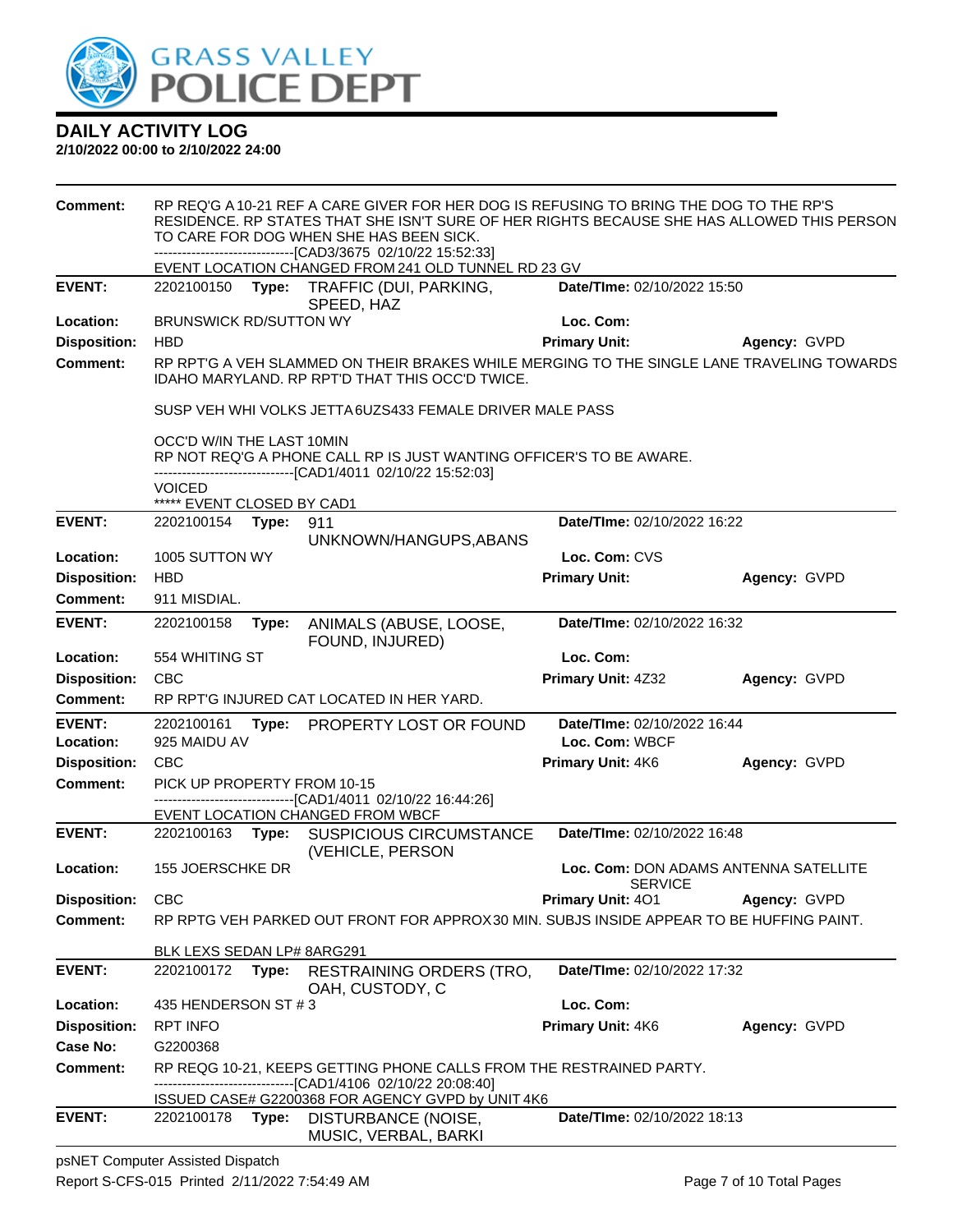

| Location:                  | 396 DORSEY DR                                                                                                                               | Loc. Com: CRYSTAL RIDGE CARE CENTER                                                                                                                                                                                                        |                                                       |              |  |  |
|----------------------------|---------------------------------------------------------------------------------------------------------------------------------------------|--------------------------------------------------------------------------------------------------------------------------------------------------------------------------------------------------------------------------------------------|-------------------------------------------------------|--------------|--|--|
| <b>Disposition:</b>        | <b>RPT 5150</b>                                                                                                                             |                                                                                                                                                                                                                                            | <b>Primary Unit: 401</b>                              | Agency: GVPD |  |  |
| Case No:                   | G2200366                                                                                                                                    |                                                                                                                                                                                                                                            |                                                       |              |  |  |
| <b>Comment:</b>            | 911 PATIENT JUST WALKED OUT OF THE DOOR AND REFUSING TO COME BACK. RP STATING THE VI JUST<br>GOT OUT OF SURGERY AND IS NOT ALERT ENOUGH YET |                                                                                                                                                                                                                                            |                                                       |              |  |  |
|                            | <b>GRN HOSPITAL GOWN AND JEANS</b><br>-------------------------------[CAD1/4011_02/10/22_18:14:36]                                          |                                                                                                                                                                                                                                            |                                                       |              |  |  |
|                            | WENT OUT THE BACK DOOR TWD APT COMPLEX, TWO OTHER NURSES FOLLOWING HIM.                                                                     |                                                                                                                                                                                                                                            |                                                       |              |  |  |
|                            | 10-39 SNMH                                                                                                                                  | -------------------------------[CAD3/4085 02/10/22 18:45:05]                                                                                                                                                                               |                                                       |              |  |  |
|                            |                                                                                                                                             | -------------------------------[CAD1/4106 02/10/22 19:23:53]                                                                                                                                                                               |                                                       |              |  |  |
| <b>EVENT:</b>              | 2202100179 Type: WELFARE CHECK                                                                                                              | ISSUED CASE# G2200366 FOR AGENCY GVPD by UNIT 4O1                                                                                                                                                                                          | Date/TIme: 02/10/2022 18:18                           |              |  |  |
| Location:                  | 844 OLD TUNNEL RD                                                                                                                           |                                                                                                                                                                                                                                            | Loc. Com: WESTERN SIERRA MEDICAL                      |              |  |  |
| <b>Disposition:</b>        | CBC XPORT COMPLETED                                                                                                                         |                                                                                                                                                                                                                                            | <b>Primary Unit: 4020</b>                             | Agency: GVPD |  |  |
| <b>Comment:</b>            |                                                                                                                                             | RP RPT'G (VI) IN THE LOBBY AND POSS NEEDING MH HELP AT THE CSU. RP FEELS LIKE (VI) WILL NOT LEAVE<br>THE LOBBY OF THE CLINIC WILLINGLY AND KEEPS STATING HE WANTS HELP.<br>-------------------------------[CAD1/4011 02/10/22 18:42:17]    |                                                       |              |  |  |
|                            | PEND FOR NIGHTS PER 4S5                                                                                                                     |                                                                                                                                                                                                                                            |                                                       |              |  |  |
| <b>EVENT:</b><br>Location: | 2202100185 Type: THREATS<br>EA MAIN ST/IDAHO MARYLAND RD                                                                                    |                                                                                                                                                                                                                                            | Date/TIme: 02/10/2022 19:07<br>Loc. Com:              |              |  |  |
| <b>Disposition:</b>        |                                                                                                                                             |                                                                                                                                                                                                                                            | <b>Primary Unit: 4D7</b>                              | Agency: GVPD |  |  |
| <b>Comment:</b>            |                                                                                                                                             | RP REPORTING WMA TSHIRT AND PANTS PUSHING A CART MADE THREATS TO RP. RP REQ021                                                                                                                                                             |                                                       |              |  |  |
|                            |                                                                                                                                             | -------------------------------[CAD1/4106 02/10/22 19:09:07]                                                                                                                                                                               |                                                       |              |  |  |
|                            |                                                                                                                                             | PR NO LONGER ON SCENE. PER RP SUBJ IS PUSHING HOMEMADE CART<br>------------------------------[4D7/MDT 02/10/22 19:34]                                                                                                                      |                                                       |              |  |  |
|                            |                                                                                                                                             | SU IS B. BARNEY, IF LOCATED WILL SPEAK TO HIM, NO SPECIFIC THREATS MADE OTHER THAN HE MAY<br>POSSIBLY GO TO RP"S HOUSE IN NC. RP WAS ADVISED TO CALL DISPATCH IF HE CAME.                                                                  |                                                       |              |  |  |
| <b>EVENT:</b>              |                                                                                                                                             |                                                                                                                                                                                                                                            | Date/TIme: 02/10/2022 19:42                           |              |  |  |
| Location:                  | 129 S AUBURN ST                                                                                                                             |                                                                                                                                                                                                                                            | Loc. Com: GRASS VALLEY POLICE DEPARTMENT              |              |  |  |
| <b>Disposition:</b>        | <b>RPT</b>                                                                                                                                  |                                                                                                                                                                                                                                            | <b>Primary Unit: 4D7</b>                              | Agency: GVPD |  |  |
| Case No:                   | G2200367                                                                                                                                    |                                                                                                                                                                                                                                            |                                                       |              |  |  |
| Comment:                   | 530.5 CASE RELATED TO G2103239                                                                                                              | -------------------------------[CAD1/4106 02/10/22 19:43:21]                                                                                                                                                                               |                                                       |              |  |  |
|                            | ISSUED CASE# G2200367 FOR AGENCY GVPD by UNIT 4D7                                                                                           |                                                                                                                                                                                                                                            |                                                       |              |  |  |
|                            |                                                                                                                                             | -------------------------------[CAD1/4106 02/10/22 19:43:43]<br>EVENT LOCATION CHANGED FROM 129 S. AUBURN ST                                                                                                                               |                                                       |              |  |  |
| <b>EVENT:</b>              |                                                                                                                                             | 2202100192 Type: ALCOHOL RELATED<br>(EXCEPTION OF DUI)                                                                                                                                                                                     | Date/TIme: 02/10/2022 19:59                           |              |  |  |
| Location:                  | 165 MILL ST                                                                                                                                 |                                                                                                                                                                                                                                            | Loc. Com: PARKING LOT BEHIND BETWEEN<br>THIRSTY BARRE |              |  |  |
| <b>Disposition:</b>        | CBC NEG 647F                                                                                                                                |                                                                                                                                                                                                                                            | Primary Unit: 4011                                    | Agency: GVPD |  |  |
| <b>Comment:</b>            |                                                                                                                                             | RP REPORTING HBD MALE, AMA OR HMA TATTOOS ON FACE, NECK AND ARMS LAYING IN PARKING LOT,<br>JACKET ON GROUND NEXT TO HIM. RP STATES HE IS CLEARLY HBD, DOES NOT APPEAR TRANSIENT, RP<br>STATES HE IS FRIENDLY AND JUST APPEARS TO NEED HELP |                                                       |              |  |  |
| <b>EVENT:</b>              | 2202100193<br>Type:                                                                                                                         | DISTURBANCE (NOISE,<br>MUSIC, VERBAL, BARKI                                                                                                                                                                                                | Date/TIme: 02/10/2022 20:20                           |              |  |  |
| Location:                  | DORSEY DR/49/20 RAMP                                                                                                                        |                                                                                                                                                                                                                                            | Loc. Com:                                             |              |  |  |
| <b>Disposition:</b>        | CBC CHP AWARE, WAS ON SCENE                                                                                                                 |                                                                                                                                                                                                                                            | Primary Unit: 4011                                    | Agency: GVPD |  |  |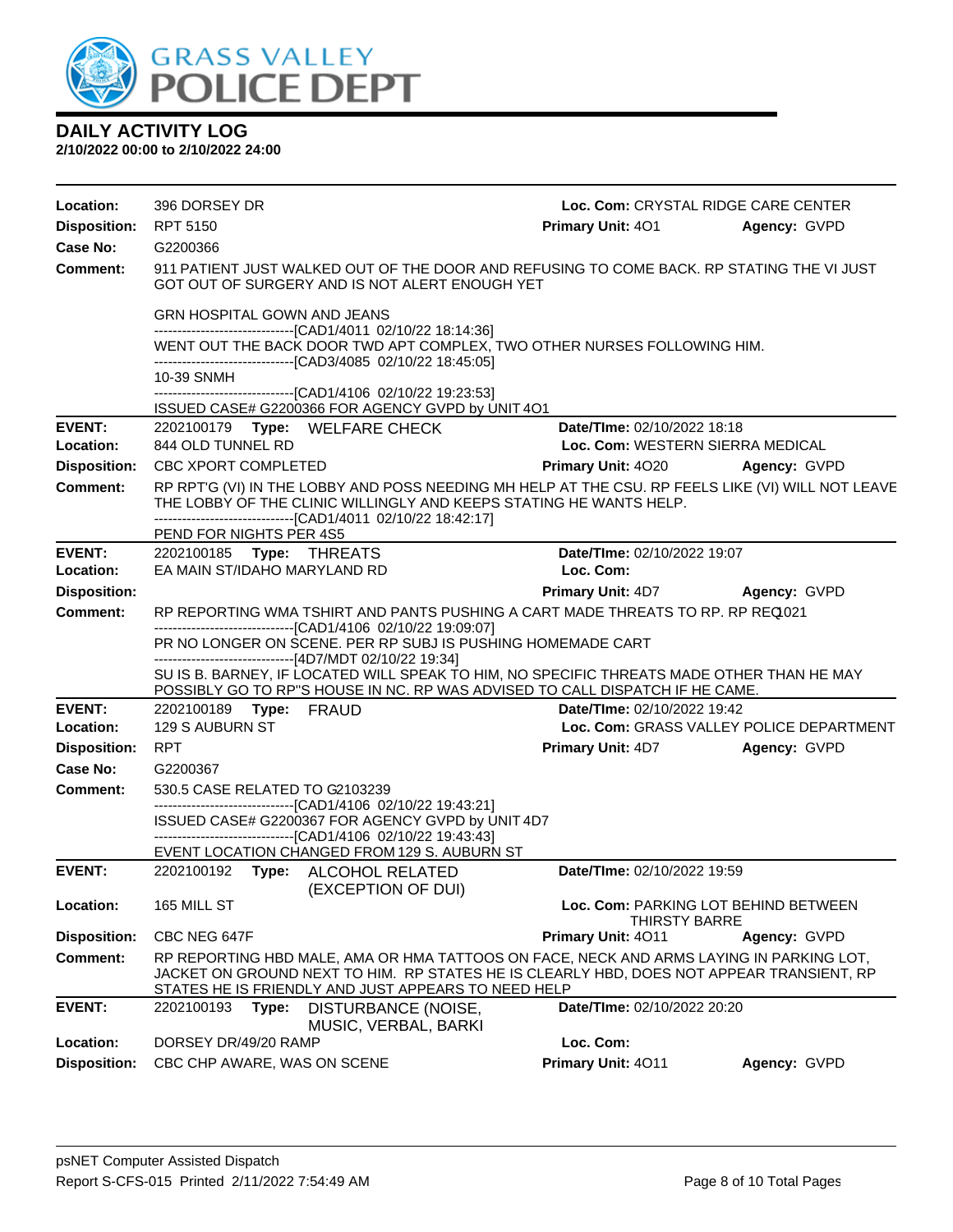

| <b>Comment:</b>                 | 911 REPORTING YOUNG MALE. BRO CURLY HAIR AND TYE DYE SHIRT THROWING ROCKS OR SOMETHING<br>OFF THE OVERPASS, SEEN JUST PRIOR TO CALL. XRAY WITH SUBJ<br>--------------------------------[CAD1/4106_02/10/22 20:21:05] |       |                                                                                                                                                                                 |  |                                                                                         |                                                                                                                                                                                          |
|---------------------------------|----------------------------------------------------------------------------------------------------------------------------------------------------------------------------------------------------------------------|-------|---------------------------------------------------------------------------------------------------------------------------------------------------------------------------------|--|-----------------------------------------------------------------------------------------|------------------------------------------------------------------------------------------------------------------------------------------------------------------------------------------|
|                                 | VOICED                                                                                                                                                                                                               |       |                                                                                                                                                                                 |  |                                                                                         |                                                                                                                                                                                          |
|                                 | 10-39 CHP                                                                                                                                                                                                            |       | -------------------[CAD3/4085_02/10/22 20:21:43]                                                                                                                                |  |                                                                                         |                                                                                                                                                                                          |
| <b>EVENT:</b><br>Location:      | 2202100194<br>746 TAYLORVILLE RD                                                                                                                                                                                     |       | Type: ALL OTHERS                                                                                                                                                                |  | Date/TIme: 02/10/2022 20:27<br>Loc. Com: IHOP                                           |                                                                                                                                                                                          |
| <b>Disposition:</b>             |                                                                                                                                                                                                                      |       |                                                                                                                                                                                 |  | Primary Unit: 4D7                                                                       | Agency: GVPD                                                                                                                                                                             |
| <b>Comment:</b>                 | RP NO LONGER ON SCENE,                                                                                                                                                                                               |       | ------------------------------[4D7/MDT 02/10/22 20:35]                                                                                                                          |  |                                                                                         | PROBATION OFFICER REQ 10-21, STATES HE JUST PICKED UP4 COUNTERFEIT \$100 BILLS FROM BUSNESS.                                                                                             |
|                                 |                                                                                                                                                                                                                      |       |                                                                                                                                                                                 |  |                                                                                         | RP FOUND FAKE BILLS ON GROUND, WERE NOT USED FOR ANY TRANSACTION JUST WANTED LE ADISED.                                                                                                  |
| <b>EVENT:</b><br>Location:      | 2202100200<br>SO CHURCH ST/WALSH ST                                                                                                                                                                                  |       | Type: VANDALISM                                                                                                                                                                 |  | Date/TIme: 02/10/2022 21:23<br>Loc. Com:                                                |                                                                                                                                                                                          |
| <b>Disposition:</b>             | <b>RPT</b>                                                                                                                                                                                                           |       |                                                                                                                                                                                 |  | Primary Unit: 4011                                                                      | Agency: GVPD                                                                                                                                                                             |
| <b>Case No:</b>                 | G2200369                                                                                                                                                                                                             |       |                                                                                                                                                                                 |  |                                                                                         |                                                                                                                                                                                          |
| Comment:                        | DESC OF SUBJECT, RP REQ 10-21                                                                                                                                                                                        |       | -------------------------------[CAD1/4106_02/10/22 21:28:41]                                                                                                                    |  |                                                                                         | RP REPORTING MALE SUBJ STANDING IFO CHURCH THREW SOMETHING AT HER VEH AND CRACKED HER<br>WINDSHIELD. RP CONTINUED ONTO HY 20 AND WAS NOT GOING TO STOP. OCCURED2-5 MINS AGO, NEG         |
|                                 |                                                                                                                                                                                                                      |       | ISSUED CASE# G2200369 FOR AGENCY GVPD by UNIT 4O11                                                                                                                              |  |                                                                                         |                                                                                                                                                                                          |
| <b>EVENT:</b>                   |                                                                                                                                                                                                                      |       | 2202100204 Type: RESTRAINING ORDERS (TRO,<br>OAH, CUSTODY, C                                                                                                                    |  | Date/TIme: 02/10/2022 22:10                                                             |                                                                                                                                                                                          |
| Location:                       | 435 HENDERSON ST #3                                                                                                                                                                                                  |       |                                                                                                                                                                                 |  | Loc. Com:                                                                               |                                                                                                                                                                                          |
| <b>Disposition:</b>             | <b>CBC</b>                                                                                                                                                                                                           |       |                                                                                                                                                                                 |  | Primary Unit: 4020                                                                      | Agency: GVPD                                                                                                                                                                             |
| <b>Comment:</b>                 |                                                                                                                                                                                                                      |       | TRY TO FLEE THROUGH THE BACK WINDOW.<br>-------------------------------[CAD3/4085 02/10/22 22:11:32]                                                                            |  |                                                                                         | RP REPORITNG THAT HER HUSBAND WHO IS RESTRAINED IS HIDING IN THE APARTMENT, AND RP CANNOT<br>GO HOME BECAUSE HE IS THERE. RP STATES NEIGHBOR IS LIKELY TO HIDE THE RESTRAINED AND HE MAY |
|                                 |                                                                                                                                                                                                                      |       | RP RECEIVED THIS INFO FROM A PHONE CALL FROM A FRIEND                                                                                                                           |  |                                                                                         |                                                                                                                                                                                          |
|                                 |                                                                                                                                                                                                                      |       | ---------------------------------[CAD1/4106_02/10/22 22:19:02]<br>EVENT LOCATION CHANGED FROM 435 HENDERSON ST 2 GV<br>-------------------------------[4O20/MDT 02/10/22 22:26] |  |                                                                                         |                                                                                                                                                                                          |
|                                 | RETURNED HOME.                                                                                                                                                                                                       |       |                                                                                                                                                                                 |  | NEG VIOLATION AT THIS TIME. RP WAS ADVISED TO CALL FOR CIVIL STANDBY IF NEEDED WHEN SHE | 10-21 CONT MADE W/ RP WHO ADVISED SHE HAD CALLED NEIGHBOR AT UNIT#2 AND HEARD RESTRAINED<br>PARTY IN BACKGROUND. RP ADVISED SHE WAS NOT CURRENTLY HOME AND COULD NOT CONFIRM FACTS.      |
| <b>EVENT:</b>                   | 2202100209                                                                                                                                                                                                           |       | Type: FOOT PATROL                                                                                                                                                               |  | Date/TIme: 02/10/2022 22:50                                                             |                                                                                                                                                                                          |
| <b>Disposition:</b><br>Comment: | <b>CBC</b>                                                                                                                                                                                                           |       |                                                                                                                                                                                 |  | Primary Unit: 4011                                                                      | Agency: GVPD                                                                                                                                                                             |
| <b>EVENT:</b>                   | 2202100219                                                                                                                                                                                                           | Type: | <b>SUSPICIOUS CIRCUMSTANCE</b><br>(VEHICLE, PERSON                                                                                                                              |  | Date/TIme: 02/10/2022 23:46                                                             |                                                                                                                                                                                          |
| Location:                       | 99 OCEAN AV                                                                                                                                                                                                          |       |                                                                                                                                                                                 |  | Loc. Com:                                                                               |                                                                                                                                                                                          |
| <b>Disposition:</b>             | <b>CBC</b>                                                                                                                                                                                                           |       |                                                                                                                                                                                 |  | Primary Unit: 4020                                                                      | Agency: GVPD                                                                                                                                                                             |